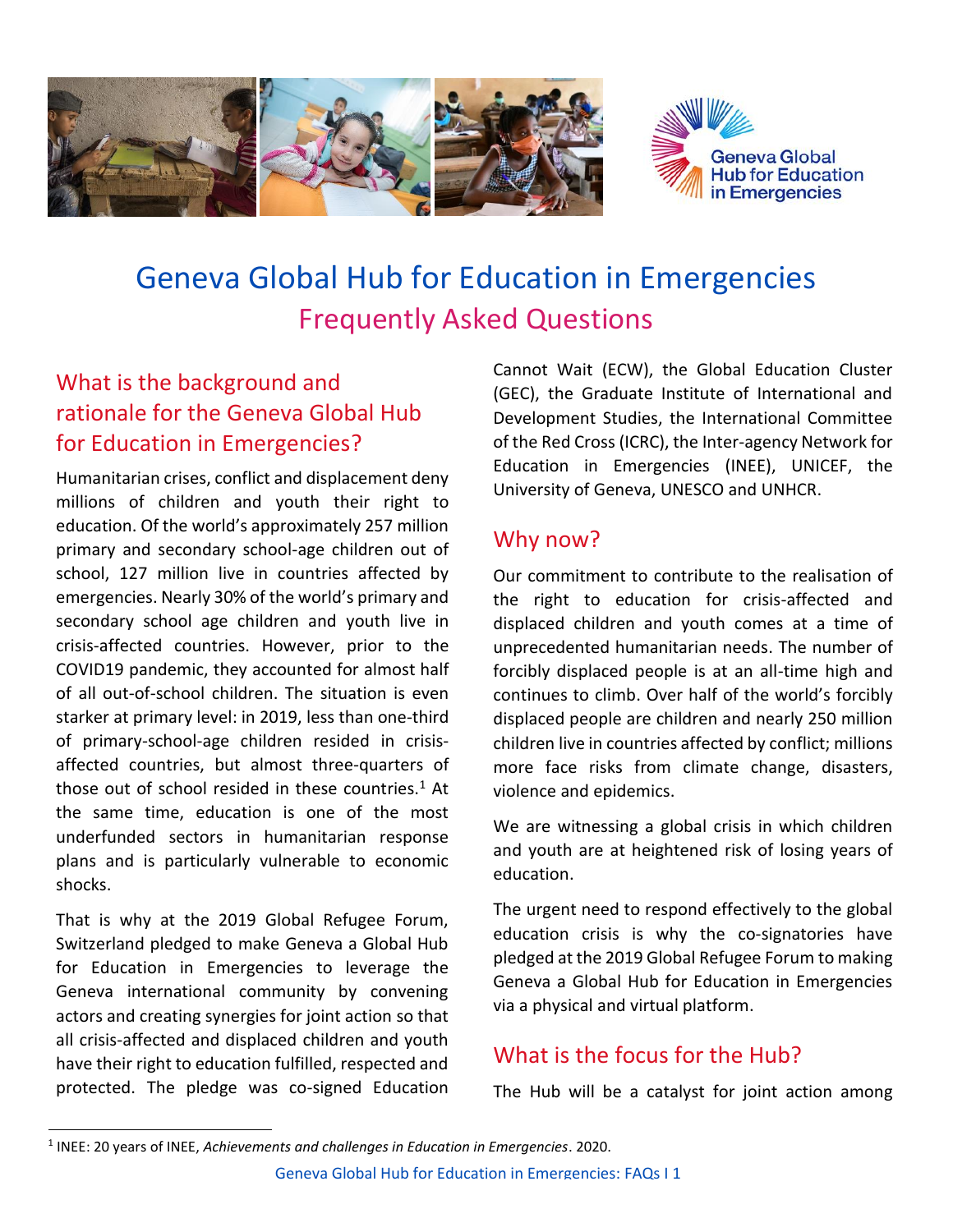members and increased collaboration with other sectors to prioritise education in emergencies. The Hub will harness the expertise and capabilities of International Geneva's diplomats, humanitarian, development, migration, human rights, protection, peace, health and climate change experts and organisations, and academia to inspire change internationally, increase country-level impact as well as political, financial and operational commitments for education in emergencies.

The Geneva Global Hub focuses on school-aged children and youth in crisis or displacement contexts for enhanced access to and completion of quality pre-primary, primary, secondary education. The Hub is also involved in research and evidencecreation for EiE and data; in certain circumstances, the Hub may engage in dialogue on the transition from compulsory to post-compulsory education. It will also shine a light on the need for quality preservice and in-service training for teachers.

The Hub's focus includes all crisis-affected and displaced children and youth, regardless of their status (i.e. refugee, host community, internally displaced children and youth, as well as those affected by conflict, violence, disasters and epidemics).

#### What is different about this Hub?

Geneva is the world's humanitarian capital. Yet, when it comes to education in emergencies, the related opportunities remain largely untapped. That is why the Geneva Global Hub for Education in Emergencies will work across sectors and strengthen the collaboration between Geneva's wide array of experts and organisations to contribute to the realisation of the right to education for all crisis-affected and displaced children and youth.

Rather than creating a new institution, the Hub brings together the expertise and capabilities of a range of key actors. It builds on the strengths, functions and mandates of its members through

complementary and collaborative action. Therefore, our joint action will bring the strategic community of committed thought leaders in Geneva together to prioritise the education in emergencies agenda and nurture global leadership. We are also committed to reducing the duplication of efforts, increase synergies and address gaps. While the convening actions will focus on Geneva, the work will be guided by the needs and voices of crisis-affected and displaced communities, promoting diversity and equity in the global policy dialogue.

## How will the Hub make a difference?

The Geneva Global Hub for Education in Emergencies will strengthen policy and integrated approaches across the humanitarian, development, peace and migration spectrum in Geneva to better prioritise and support inclusive education in emergencies for crisisaffected and displaced children and youth. This will be achieved through increased collaboration of International Geneva actors and beyond, including linking up with other relevant initiatives.

We are committed to inspiring political will and commitment, and influence agenda setting so that governments and partners see education as a top priority before, during and after emergencies and in protracted crises.

Our joint action will boost the country-level impact of education in emergencies preparedness measures and responses through better data, evidence on what works, innovative research and solutions that support the delivery of safe and quality education while building resilient education systems.

Overall, the Hub will be a catalyst to accelerate progress towards SDG 4 in humanitarian settings and help realise the commitments set out in the Global Compact for Refugees.

#### How is the Hub set up?

The Hub Steering Group is the governance and oversight body, made up of the initial co-signatories.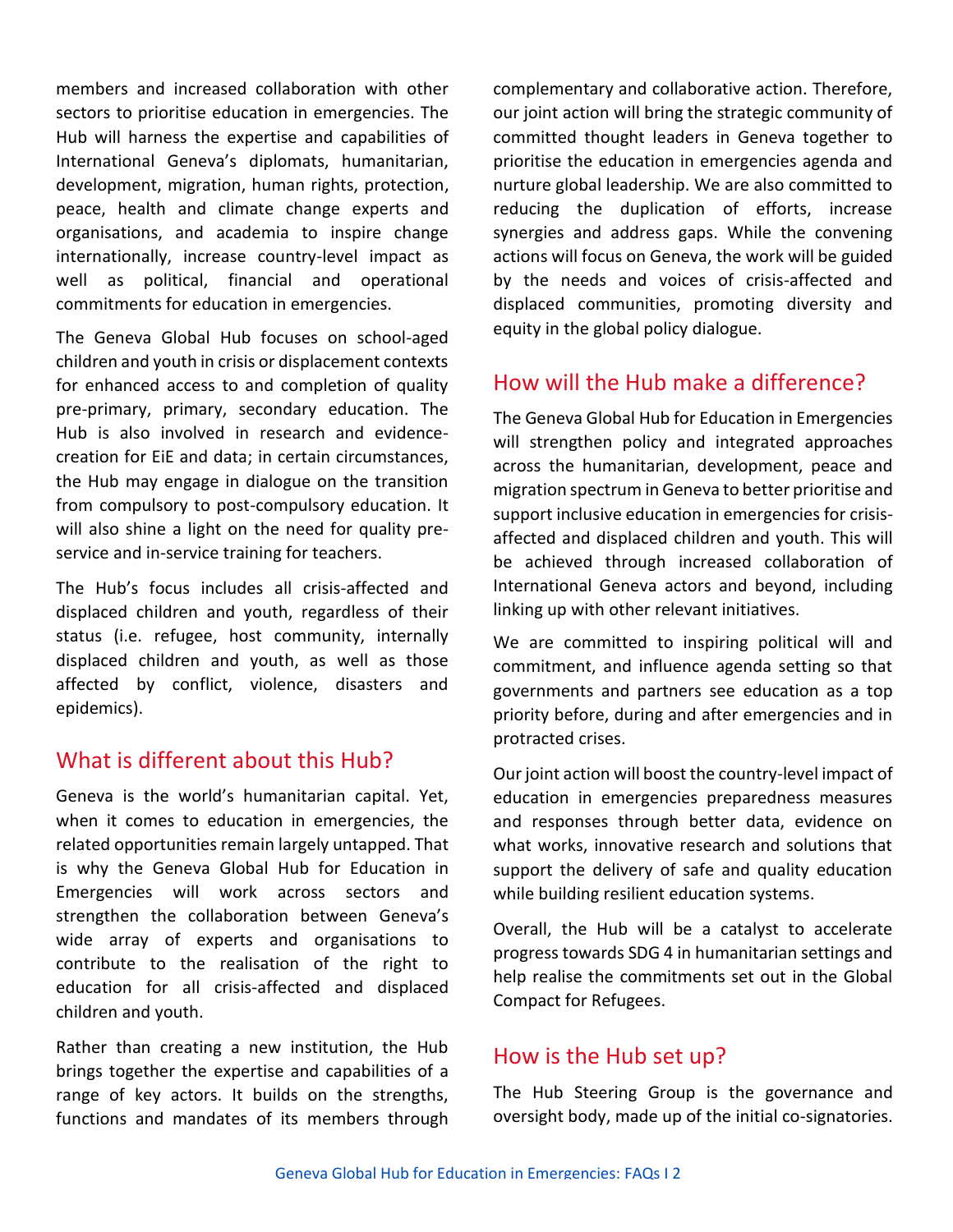The Steering Group contributes to the overall strategic objectives. A Working Group provides technical expertise and takes on leadership for various activities as per the work plan.

The dedicated Hub Coordinator is seconded by Switzerland, and together with a part-time Humanitarian Project Specialist, hosted by the Global Education Cluster in UNICEF's Office of Emergency Programmes (EMOPS) Geneva offices.

## Who is the Hub reporting to?

The Hub was created at the 2019 Global Refugee Forum through a pledge made by the initial cosignatories. The pledge is a commitment to collectively advance the objectives of the Global Compact on Refugees; therefore, the Hub will report on the progress of the pledge to its co-signatories and UNHCR as guarding of the GRF.

## Where will the resources come from?

The overall cost for the Geneva Global Hub activities will be communicated once the work planning is finalised. In principle, we strive to keep agile ways of working and aim to use existing funding modalities. We are committed to combining and coordinating resources and by reducing duplication of efforts, we will increase synergies and make savings go further. The co-signatories will seek to mobilise resources as necessary.

At the same time, we will inspire political will and influence agenda setting among the Geneva strategic community of committed thought leaders so that governments and partners see education as a top priority before, during and after emergencies and in protracted crises. This can help inspire political commitment, increase engagement, widen participation and substantially raise the levels of financial support for country-level operations.

## Where are the Hub's offices and how can my organisation access the shared office space?

The Hub office space is located at Rue de Varembé in Geneva, close to the UN HQ and managed by Education Cannot Wait. Within the available capacity, ECW in consultation with the Hub Working Group will provide office space to member organizations.

Discussions, policy events and more will be held with a wide range of stakeholders either at the Hub offices or close-by locations.

## Who can join the Hub?

After the launch, the Geneva Global Hub for Education in Emergencies will be open to building a wider partnership around common areas of focus.

Membership is open to any government<sup>2</sup>, nongovernmental organisation, civil society organisation, UN agency, networks, academic and other institution with a link to Geneva<sup>3</sup> who is committed to its vision and fulfils the below criteria:

- Adhere to and promote the guiding principles of Humanitarian and Human Rights Principles, Partnership, Localisation and meaningful child and youth participation.
- Endorse, adhere to and use the [Sphere Standards,](https://spherestandards.org/) the [INEE Minimum Standards](https://inee.org/standards) for Education in Emergencies, the [Child Protection Minimum](https://alliancecpha.org/en/CPMS_home)  [Standards](https://alliancecpha.org/en/CPMS_home) as well as other inter-agency standards, guidelines, and tools when relevant; and
- Have a proven track record of active engagement in education in emergencies (EiE) activities (policy, advocacy work, operations, research, etc.) and/or working in another related field (e.g. migration, human rights, peace, health, protection or other).

 $2$  For governmental bodies, the Hub Steering Group will make a final decision on the membership.

 $3$  Examples of 'links with Geneva' include but are not limited to: a strong relationship with Geneva actors or activities; a leading membership role of a Geneva-based organisation or initiative; active participation in Geneva's policy dialogues or human rights mechanisms, events or advocacy with Geneva actors; and/or having staff physically present in Geneva.